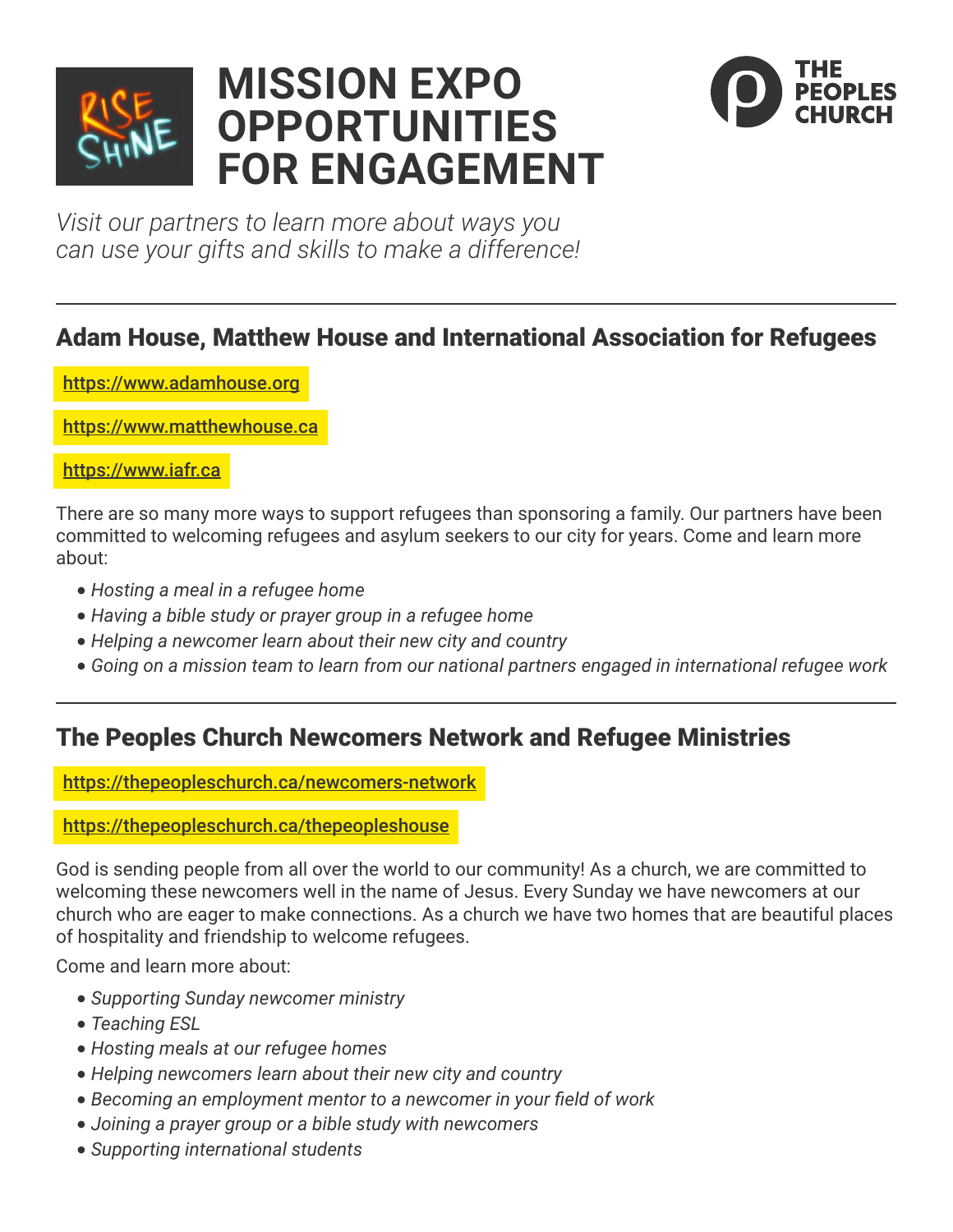# The Peoples Church Cultural Fellowships

#### <https://thepeopleschurch.ca/cultural-groups>

At The Peoples Church we celebrate that we have people from so many nations who form our community. If you are interested in connecting with people from your cultural background, or would like to learn more about another culture, you are welcome to participate in any and all of our cultural fellowship group activities.

Come and learn more about:

- **•** *What cultural fellowships are presently gathering at the church and what activities they are offering*
- **•** *How you could begin your own cultural fellowship group at the church*

# Ontario Christian Gleaners

#### <http://www.ontariogleaners.org>

Our partners at Ontario Christian Gleaners have developed an amazing model for using surplus farm produce to dry and ship around the world. They support many of our international partners in Africa, South America and The Philippines by supplying them with a source of natural nutritional food.

Come and learn more about:

**•** *Volunteering as an individual or a life group to spend a morning chopping and processing vegetables and fruit that will be sent around the world to those who need it most!*

### Indigenous Pathways iEmergence

#### <https://indigenouspathways.com>

If you are looking for ways to live out truth and reconciliation with indigenous peoples, our partners at Indigenous Pathways have created opportunities for dialogue, learning about cultural practices, and what it means to be a follower of Jesus in the context of indigenous cultures.

- **•** *Indigenous cultural celebrations and activities that you can participate in*
- **•** *Courses and workshops on indigenous culture and being a follower of Jesus*
- **•** *Practical ways you can live out truth and reconciliation as a follower of Jesus*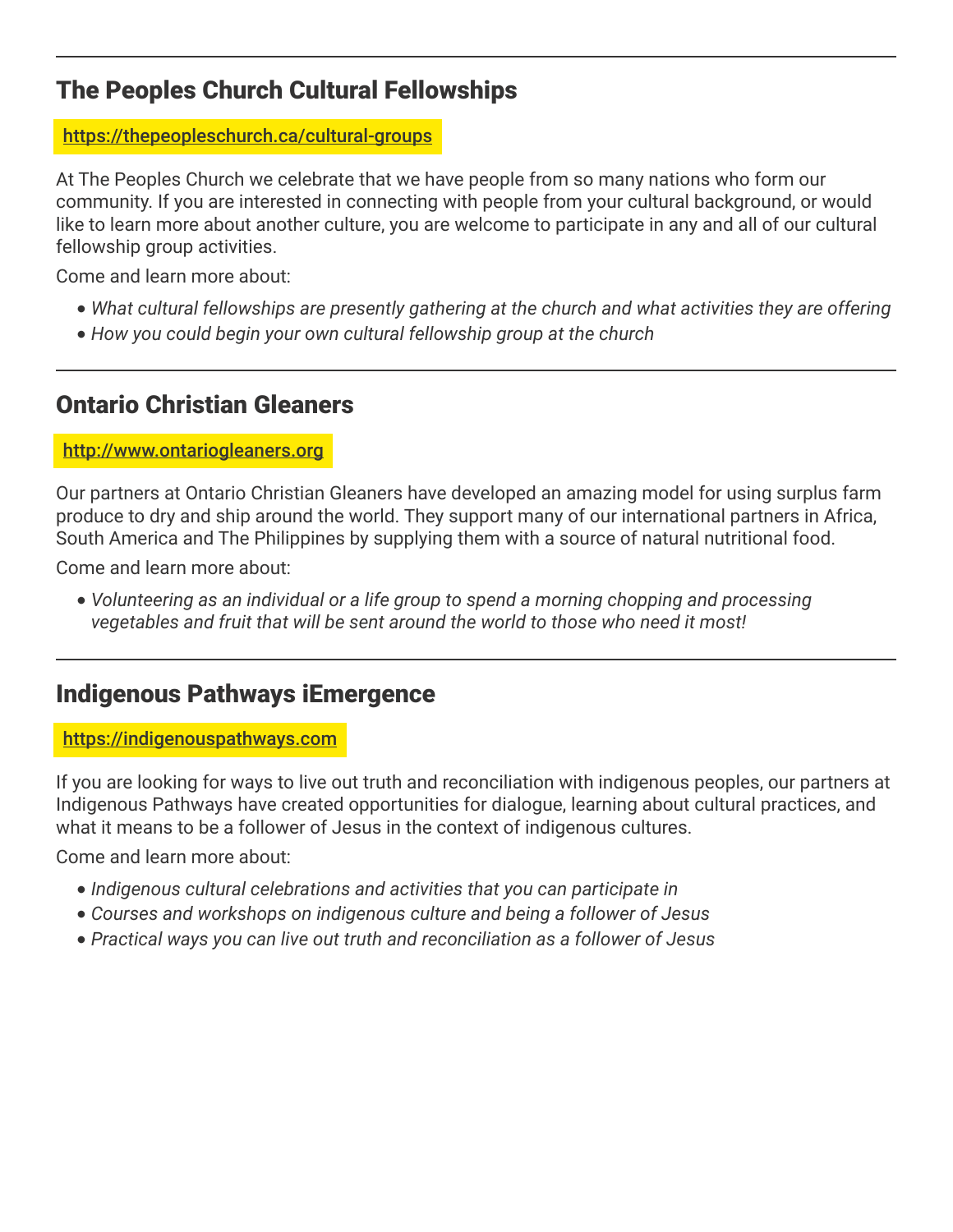### Centre for Redemptive Entrepreneurship

#### <https://www.tyndale.ca/cre>

Operating at Tyndale University, the CRE is a creative engine for Canadian redemptive entrepreneurship – to equip, support, and mentor emerging innovators motivated by their faith to shape culture through entrepreneurship.

Come and learn more about:

- **•** *Courses, seminars, and workshops for entrepreneurs*
- **•** *Christian lifestyle practices for business people*

# **FaithTech**

#### <https://faithtech.com>

FaithTech is a global tech community for Christ that exists to help people in the tech ecosystem find community and steward their skills to glorify God.

Come and learn more about:

- **•** *Joining a FaithTech community to share and encourage others in IT*
- **•** *Participating in a lab to solve real-world problems in Jesus' name*

# **MissionsHub**

#### <https://missionshub.ca>

Missions Hub is a centre for collaboration and a community purposed with catalyzing partnerships in missions amongst campus groups, missions agencies and churches for the glory of God and the good of the world.

- **•** *Becoming a Missions Discipler*
- **•** *Getting involved in student ministry*
- **•** *Participating in Live Called a mission gathering for young adults*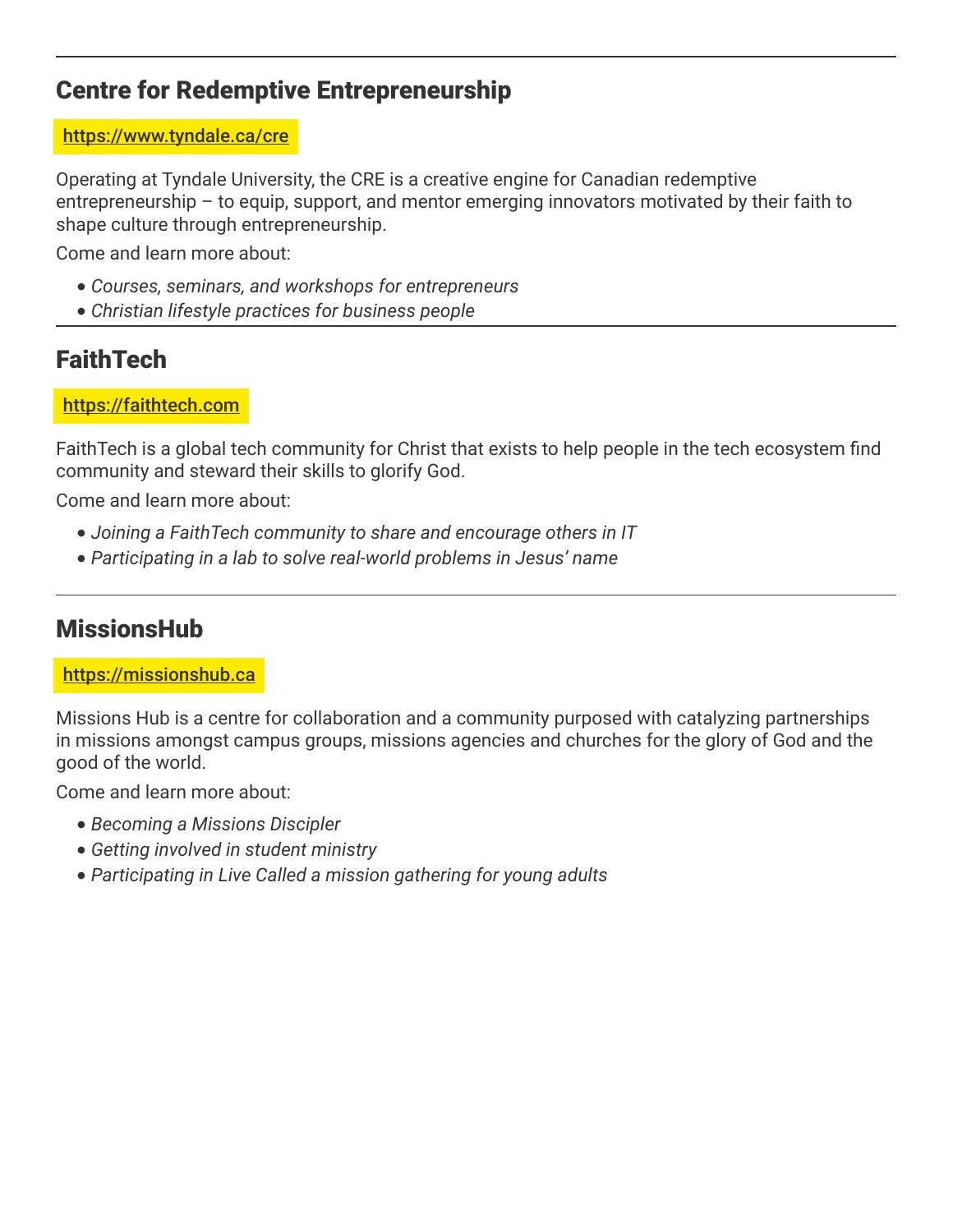# Neighbourlink North York

#### <https://www.neighbourlink.org>

NeighbourLink North York's mission is to engage and empower neighbours to care for each other in practical, relational and sustainable ways that give everyone the opportunity to live out their potential. As a locally based Christian community development organization, we believe transformation happens when we come together as friends, neighbours, churches, organizations and business owners to address poverty, social isolation, discrimination, violence and other community gaps and injustices.

Come and learn more about:

- **•** *Helping through home visits or driving*
- **•** *Helping at the foodbank*
- **•** *Participating in community events*
- **•** *Becoming part of the Willowdale Kindness Movement*

### Pregnancy Care Centre

#### <https://iamnotalone.ca>

The Pregnancy Care Centre supports women and families who find themselves in challenging pregnancy situations and require the support of a loving and caring community.

Come and learn more about:

- **•** *Being part of a group that supports a woman or family who is facing a challenging pregnancy*
- **•** *Providing support in moving*
- **•** *Providing support in basic renovations*
- **•** *Donating gently used and new baby clothes and equipment*

### The Jesus Network

#### <https://jesusnetwork.ca/about>

The Jesus Network has been at the forefront of ministry in Toronto since its inception in 2007, providing hands-on ministry to the communities we serve. We are focused on being the "hands and feet" of Jesus in the city by coming alongside and meeting the needs of people from various background, ethnicities and religions. The Jesus Network is a cross-cultural ministry that is focused on being agents of hope and change in Toronto influencing others through the message of Jesus Christ.

- **•** *Sharing life with people from different faith backgrounds*
- **•** *Being part of a neighbourhood prayer group*
- **•** *Participating in a Christmas outreach in the Thorncliffe Park Community*
- **•** *Supporting the exciting ministry of diaspora pastors in the own cultural communities*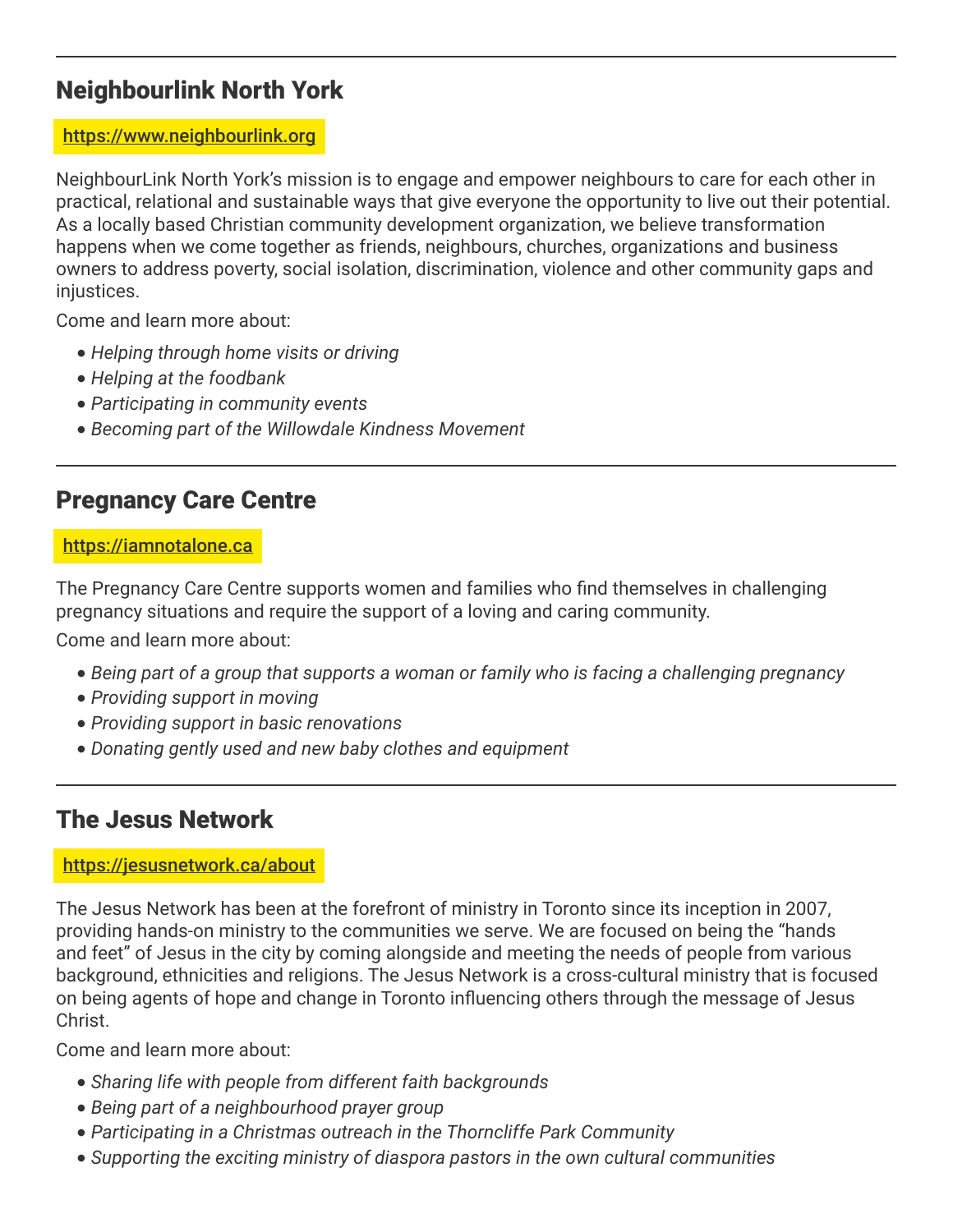# TIM Centre (Tyndale Intercultural Ministries)

#### <https://www.tyndale.ca/tim>

The TIM Centre provides intercultural resources for networking, training and research using the city's diversity as a setting for practical application to course work and resource development. As they are connected with many immigrant and urban intercultural leaders, they partner with a vast network of local churches, denominations, mission organizations and para-church organizations to carry out their mandate. TIM Centre offers exposure to international mission leaders who offer academic and practical teaching related to missions. We also provide networking opportunities through forums and roundtable discussions on a variety of relevant topics, in addition to the popular TIM Centre Brown Bag Lunch events.

Come and learn more about:

- **•** *Excellent courses on leadership and cultural awareness*
- **•** *Brown bag lunch events on relevant cultural topics*
- **•** *Forums and roundtable discussions*

# Beyond Borders

<https://www2.teachbeyond.org/go/beyond-borders>

The mission of Beyond Borders is to provide transformational education to children who are displaced and have no ready access to education. They equip Christian Educators, administrators, and staff – with a heart for relationship and a call to live out the Good News – to those who are displaced with educational solutions that support learning and healing.

- **•** *Short term teaching opportunities in one of the locations Beyond Borders is serving displaced children:*
	- *Greece*
	- *Ethiopia*
	- *Germany*
	- *Niger*
	- *Romania*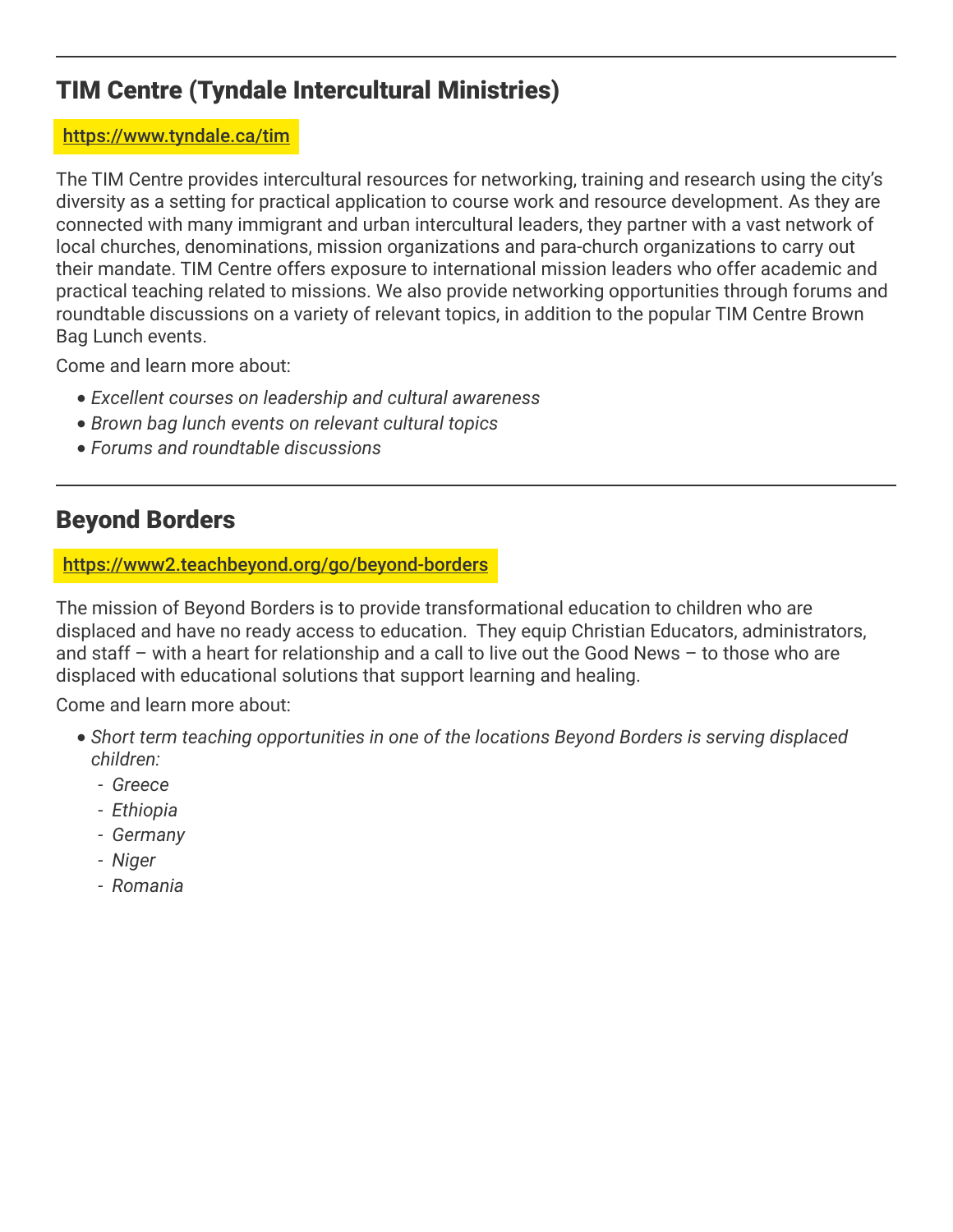### **CrossWorld**

#### <https://crossworld.org>

Crossworld is a formative community of disciple-makers from all professions bringing God's love to life in the world's least-reached marketplaces. They mobilize professionals to live and work in creative access countries around the world in order to model and share the love of Jesus.

Come and learn more about:

**•** *Living and working in your own profession in a different country in order to share the love of Jesus*

### Latin America Mission

<https://lamcanada.ca>

LAM is an evangelical community that, motivated by our love for the Lord Jesus Christ and in obedience to His commands, partners with Latin and Canadian churches, organizations and projects to strengthen the body of Christ and advance His kingdom in Latin America and beyond.

Come and learn more about:

**•** *Opportunities to serve short term and long term in Latin America*

### OMF Canada

#### <https://omf.org>

OMF is a Christian organization that supports the growth of the East Asian church and serve its communities by taking the good news of Jesus to the people. They also serve actively in Canada welcoming newcomers from East Asia.

Come and learn more about:

- **•** *How to pray for the Church in East Asia*
- **•** *Short term and long term service opportunities in East Asia*
- **•** *Local outreach opportunities among East Asian communities in Toronto*

### Pioneers Canada

#### <https://pioneers.ca>

Pioneers has one purpose: to go into regions where few people have ever had the opportunity to hear of Jesus and His great salvation, and tell the story of His amazing love.

- **•** *Summer service opportunities for young adults 18-30*
- **•** *Short term service opportunities alongside seasoned missionaries and local pastors*
- **•** *Long term service opportunities around the world*